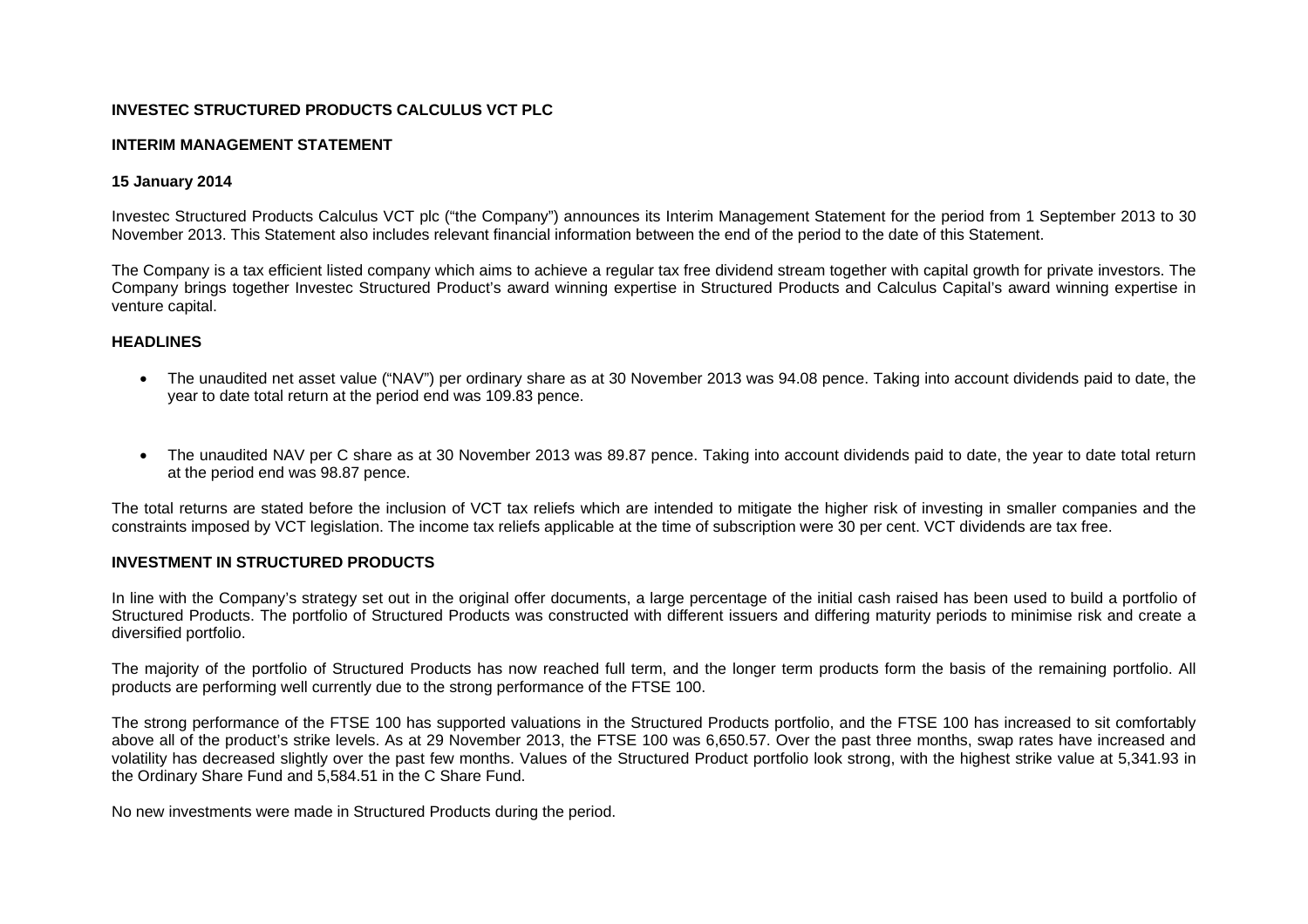The Structured Products will achieve their target return subject to the Final Index Level of the FTSE 100 being higher than the Initial Index Level. The capital is at risk on a one-for-one basis ("CAR") if the FTSE 100 Index falls more than 50 per cent. any time during the investment term and fails to fully recover at maturity such that the Final Index Level is below the Initial Index Level. As at 30 November 2013, the following investments had been made in Structured Products:

# **Ordinary Share Fund:**

| <b>Issuer</b>                                               | <b>Strike</b><br>Date | <b>FTSE 100</b><br><b>Initial</b><br><b>Index</b><br>Level | <b>Notional</b><br><b>Investment</b> | <b>Purchase</b><br><b>Price</b> | Price as at<br>30<br><b>November</b><br>2013 | <b>Maturity</b><br>Date/Date<br><b>Sold</b> | <b>Return/ Capital at Risk</b><br>(CAR)                               |
|-------------------------------------------------------------|-----------------------|------------------------------------------------------------|--------------------------------------|---------------------------------|----------------------------------------------|---------------------------------------------|-----------------------------------------------------------------------|
| The Royal Bank<br>of Scotland plc                           | 05/05/2010            | 5,341.93                                                   | £275,000                             | £0.96                           | £1.5130                                      | 12/05/2015                                  | 162.5% if FTSE 100<br>higher*; CAR if FTSE 100<br>falls more than 50% |
| <b>Investec Bank</b><br>plc                                 | 14/05/2010            | 5,262.85                                                   | £500,000                             | £0.98                           | £1.6437                                      | 19/11/2015                                  | 185% if FTSE 100<br>higher*; CAR if FTSE 100<br>falls more than 50%   |
| <b>Abbey National</b><br><b>Treasury</b><br><b>Services</b> | 25/05/2010            | 4,940.68                                                   | £350,000                             | £0.99                           | £1.6916                                      | 18/11/2015                                  | 185% if FTSE 100<br>higher*; CAR if FTSE 100<br>falls more than 50%   |

### *Matured/sold*

| <b>HSBC Bank plc</b>                                        | 01/07/2010 | 4,805.75 | £500,000 | £1.00 | Returned<br>£1.2510 | 06/07/2012 | 125.1% if FTSE 100<br>higher*; CAR if FTSE 100<br>falls more than 50% |
|-------------------------------------------------------------|------------|----------|----------|-------|---------------------|------------|-----------------------------------------------------------------------|
| The Royal Bank<br>of Scotland plc                           | 18/03/2011 | 5,718.13 | £50,000  | £1.00 | Returned<br>£1.1050 | 19/03/2012 | Autocallable 10.5% p.a.;<br>CAR if FTSE 100 falls<br>more than 50%    |
| <b>Nomura Bank</b><br><b>International</b>                  | 28/05/2010 | 5,188.43 | £350,000 | £0.98 | Sold at<br>£1.2625  | 30/03/2012 | 137% if FTSE 100<br>higher*; CAR if FTSE 100<br>falls more than 50%   |
| <b>Morgan Stanley</b><br><b>International</b>               | 10/06/2010 | 5,132.50 | £500,000 | £1.00 | Sold at<br>£1.3224  | 31/10/2012 | 134% if FTSE 100<br>higher*; CAR if FTSE 100<br>falls more than 50%   |
| <b>Abbey National</b><br><b>Treasury</b><br><b>Services</b> | 03/08/2011 | 5,584.51 | £50,000  | £1.00 | Sold at<br>£1.1900  | 21/06/2013 | 126% if FTSE 100<br>higher*; CAR if FTSE 100<br>falls more than 50%   |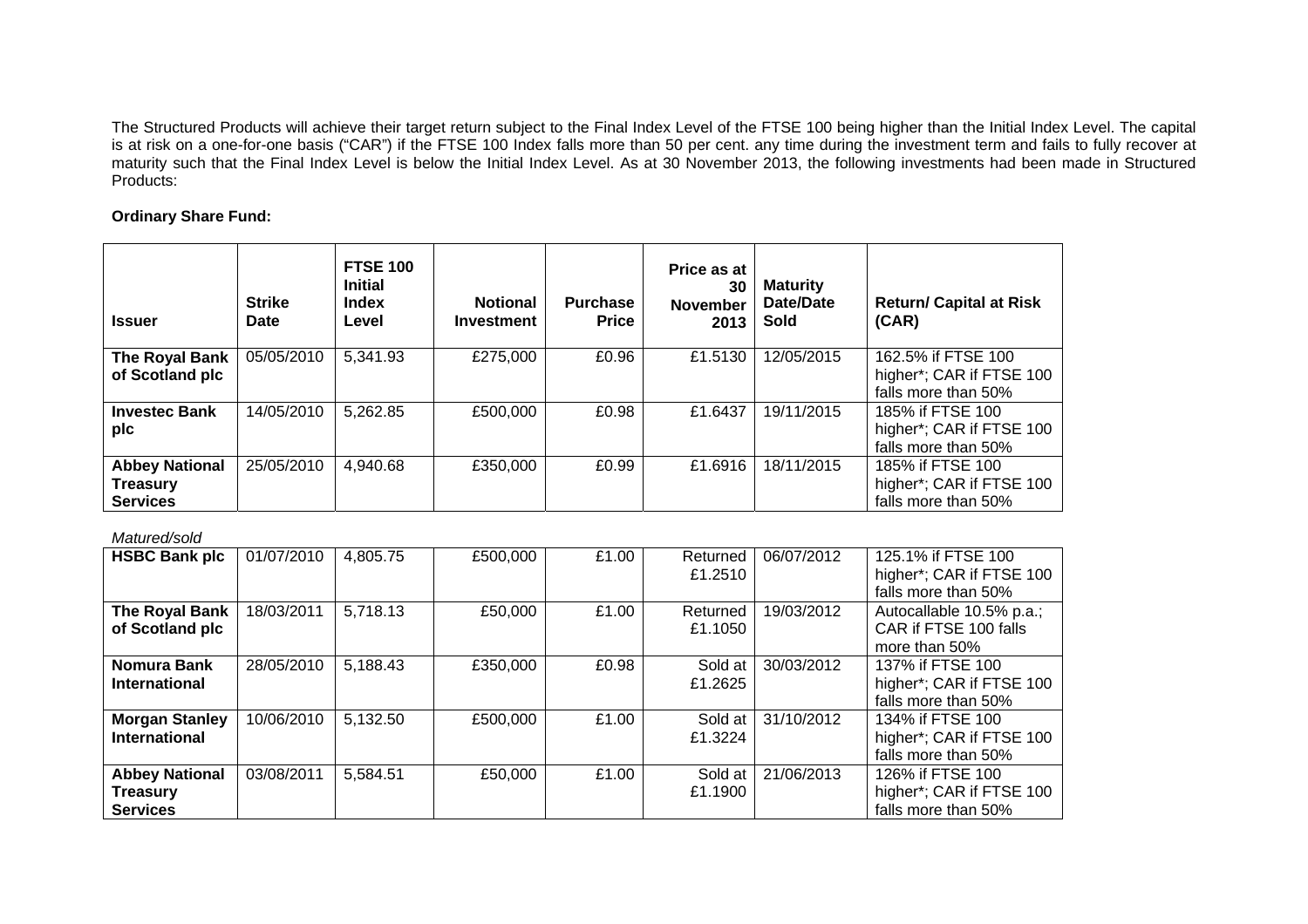### **C Share Fund:**

| <b>Issuer</b>                                               | <b>Strike Date</b> | <b>FTSE 100</b><br><b>Initial</b><br><b>Index</b><br>Level | <b>Notional</b><br><b>Investment</b> | <b>Purchase</b><br><b>Price</b> | Price as at<br>30<br><b>November</b><br>2013 | <b>Maturity</b><br>Date/Date<br>Sold | <b>Return/ Capital at Risk</b><br>(CAR)                             |
|-------------------------------------------------------------|--------------------|------------------------------------------------------------|--------------------------------------|---------------------------------|----------------------------------------------|--------------------------------------|---------------------------------------------------------------------|
| <b>Investec Bank</b><br>plc                                 | 05/08/2011         | 5,246.99                                                   | £328,000                             | £1.00                           | £1.4819                                      | 10/03/2017                           | 182% if FTSE 100<br>higher*; CAR if FTSE 100<br>falls more than 50% |
| <b>Abbey National</b><br><b>Treasury</b><br><b>Services</b> | 03/08/2011         | 5,584.51                                                   | £200,000                             | £1.00                           | £1.2488                                      | 05/02/2014                           | 126% if FTSE 100<br>higher*; CAR if FTSE 100<br>falls more than 50% |

#### *Matured*

| The Royal Bank       | 18/03/2011 | 5.718.13 | £200.000 | £1.00   | Returned | 19/03/2012 | Autocallable 10.5% p.a.; |
|----------------------|------------|----------|----------|---------|----------|------------|--------------------------|
| of Scotland plc      |            |          |          |         | £1.1050  |            | CAR if FTSE 100 falls    |
|                      |            |          |          |         |          |            | more than 50%            |
| Nomura Bank          | 28/05/2010 | 5.188.43 | £350,000 | £1.2625 | Returned | 20/02/2013 | 137% if FTSE 100         |
| <b>International</b> |            |          |          |         | £1.3700  |            | higher*; CAR if FTSE 100 |
|                      |            |          |          |         |          |            | falls more than 50%      |

\* The Final Index Level is calculated using 'averaging', meaning that the average of the closing levels of the FTSE 100 is taken on each Business Day over the last 2-6 months of the Structured Product plan term (the length of the averaging period differs for each plan). The use of averaging to calculate the return can reduce adverse effects of a falling market or sudden market falls shortly before maturity. Equally, it can reduce the benefits of an increasing market or sudden market rises shortly before maturity.

The total current valuation of the amount invested in Structured Products in the Ordinary Share Fund as at 30 November 2013 was £1,830,010.

The total current valuation of the amount invested in Structured Products in the C Share Fund as at 30 November 2013 was £735,829.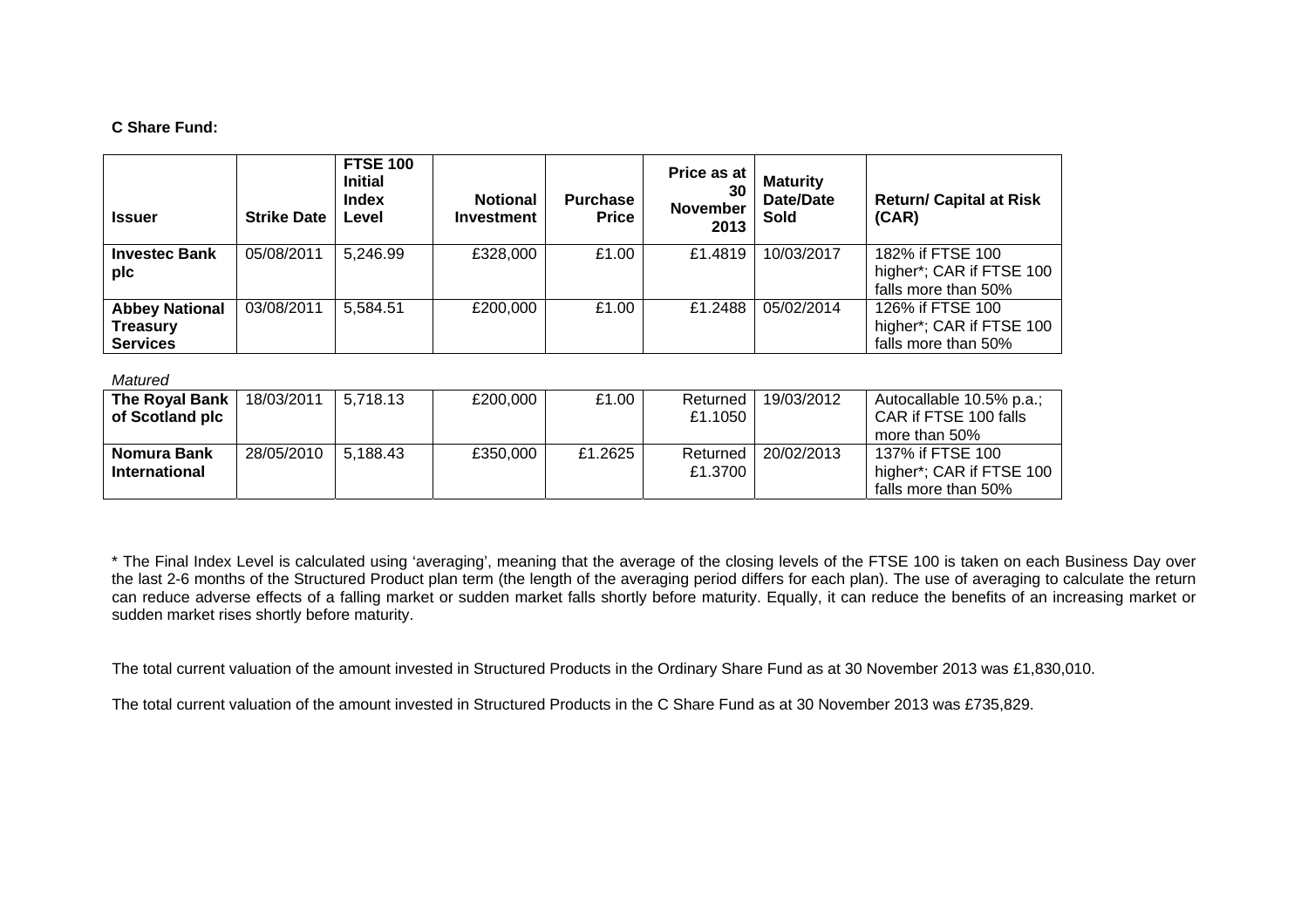## **VENTURE CAPITAL INVESTMENTS**

 In November 2013, the Company made an investment in Money Dashboard, a free web-based application which empowers consumers to take control of their finances. The £127,000 investment was in the form of equity and was made on behalf of the C Share Fund. The investment will be used to expand the user base and to fund ongoing development of the technology platform, supporting rapid growth in revenues over future years.

The Venture Capital Investments at 30 November 2013 are shown below.

### **ORDINARY SHARE FUND**

|                                                          | <b>Sector</b>        | <b>Cost</b> | <b>Valuation</b> | % of total portfolio |
|----------------------------------------------------------|----------------------|-------------|------------------|----------------------|
| <b>Terrain Energy Limited</b>                            |                      |             |                  |                      |
| Ordinary equity                                          | Energy               | £100,000    | £139,786         |                      |
| Total                                                    |                      | £100,000    | £139,786         | 3.13%                |
| <b>Lime Technology Limited</b>                           |                      |             |                  |                      |
| Ordinary equity                                          | Low carbon           | £57,386     | £7,684           |                      |
| Loan stock                                               | building<br>material | £250,000    | £250,000         |                      |
| Total                                                    |                      | £307,386    | £257,684         | 5.77%                |
| <b>MicroEnergy Generation</b><br><b>Services Limited</b> |                      |             |                  |                      |
| Ordinary equity                                          | Alternative          | £150,000    | £150,000         |                      |
| Loan stock                                               | energy               | £150,000    | £150,000         |                      |
| Total                                                    |                      | £300,000    | £300,000         | 6.72%                |
| <b>Heritage House Limited</b>                            |                      |             |                  |                      |
| Ordinary equity                                          |                      | £22,065     | £0               |                      |
| Loan stock                                               | Digital media        | £76,827     | £0               |                      |
| Deferred shares                                          |                      | £26,196     | £0               |                      |
| Total                                                    |                      | £125,088    | £0               | 0.00%                |
| <b>Human Race Group Limited</b>                          |                      |             |                  |                      |
| Ordinary equity                                          | Sports               | £100,000    | £86,793          |                      |
| Loan stock                                               |                      | £200,000    | £200,000         |                      |
| Total                                                    |                      | £300,000    | £286,793         | 6.43%                |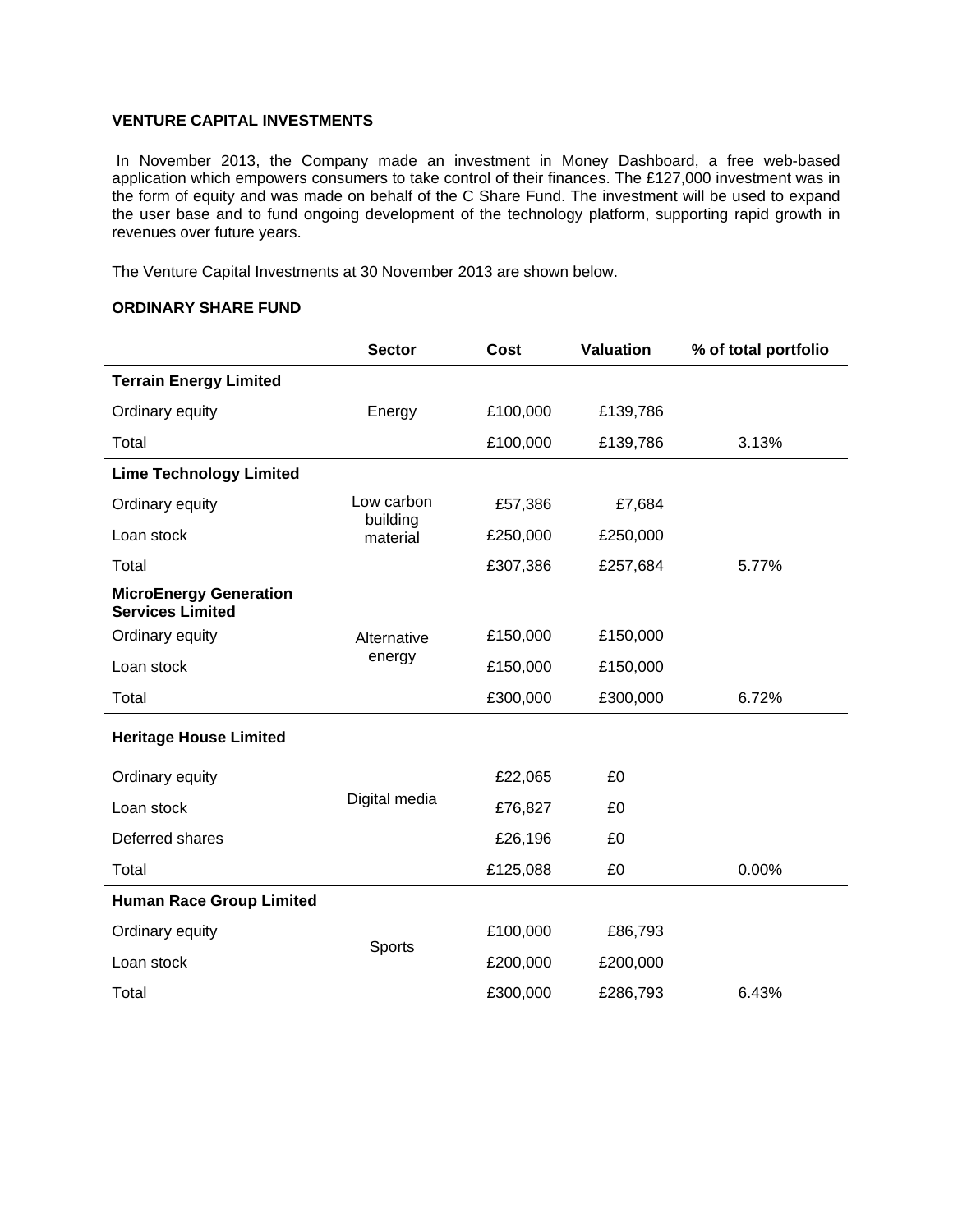| <b>Secure Electrans Limited</b>                     |                    |          |          |       |
|-----------------------------------------------------|--------------------|----------|----------|-------|
| Ordinary equity                                     | E-commerce         | £100,000 | £45,600  |       |
| Loan stock                                          | security           | £12,000  | £12,000  |       |
| Total                                               |                    | £112,000 | £57,600  | 1.29% |
| <b>Metropolitan Safe Custody</b><br>Limited         |                    |          |          |       |
| Ordinary equity                                     | Safe<br>depository | £90,000  | £129,609 |       |
| Loan stock                                          | services           | £100,000 | £100,000 |       |
| Total                                               |                    | £190,000 | £229,609 | 5.14% |
| <b>Brigantes Energy Limited</b>                     |                    |          |          |       |
| Ordinary equity                                     | Energy             | £125,000 | £209,750 |       |
| Total                                               |                    | £125,000 | £209,750 | 4.70% |
| <b>Corfe Energy Limited</b>                         |                    |          |          |       |
| Ordinary equity                                     | Energy             | £75,000  | £127,950 |       |
| Total                                               |                    | £75,000  | £127,950 | 2.87% |
| <b>Dryden Human Capital</b><br><b>Group Limited</b> | Human              |          |          |       |
| Ordinary equity                                     | <b>Resources</b>   | £100,035 | £20,674  |       |
| Total                                               |                    | £100,035 | £20,674  | 0.46% |
| <b>AnTech Limited</b>                               |                    |          |          |       |
| Ordinary equity                                     | Oil services       | £120,000 | £120,000 |       |
| Loan stock                                          |                    | £150,000 | £150,000 |       |
| Total                                               |                    | £270,000 | £270,000 | 6.05% |
| <b>Hampshire Cosmetics</b><br><b>Limited</b>        |                    |          |          |       |
| Ordinary equity                                     | Cosmetics          | £100,000 | £126,718 |       |
| Loan stock                                          |                    | £150,000 | £150,000 |       |
| Total                                               |                    | £250,000 | £276,718 | 6.20% |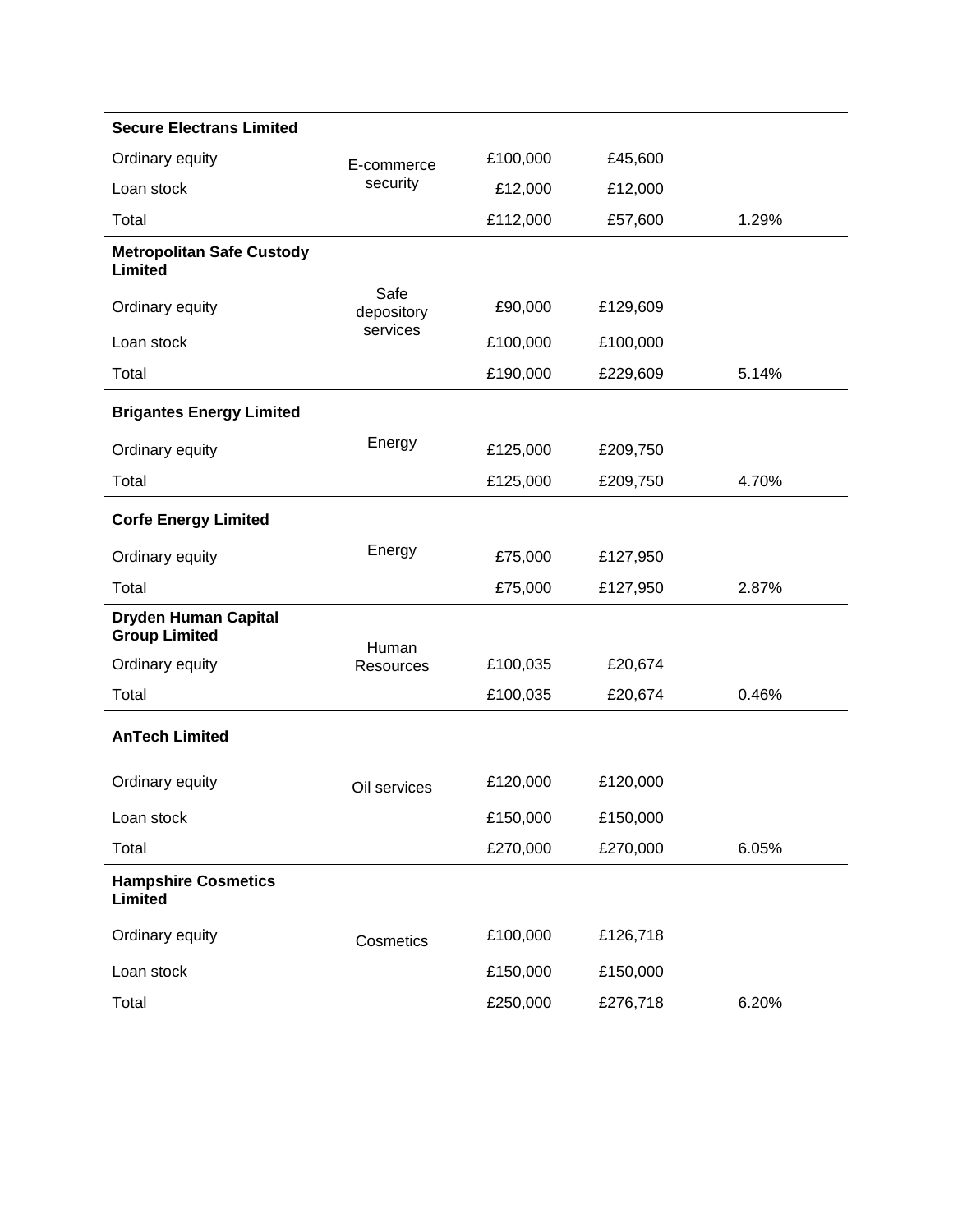# **Tollan Energy Limited**

| Ordinary equity                           | Energy   | £150,000 | £150,000 |       |
|-------------------------------------------|----------|----------|----------|-------|
| Loan stock                                |          | £210,000 | £210,000 |       |
| Total                                     |          | £360,000 | £360,000 | 8.07% |
| <b>Venn Life Sciences Holdings</b><br>plc | Clinical |          |          |       |
| Ordinary equity                           | research | £120,033 | £96,024  |       |
| Total                                     |          | £120,033 | £96,024  | 2.15% |

# **C SHARE FUND**

|                                             | <b>Sector</b>               | Cost     | <b>Valuation</b> | % of total portfolio |
|---------------------------------------------|-----------------------------|----------|------------------|----------------------|
| <b>Terrain Energy Limited</b>               |                             |          |                  |                      |
| Ordinary equity                             | Energy                      | £49,999  | £64,895          |                      |
| Loan stock                                  |                             | £45,000  | £45,000          |                      |
| Total                                       |                             | £94,999  | £109,895         | 7.04%                |
| <b>Heritage House Limited</b>               |                             |          |                  |                      |
| Ordinary equity                             |                             | £11,033  | £0               |                      |
| Loan stock                                  | Digital media               | £38,413  | £0               |                      |
| Deferred shares                             |                             | £13,098  | £0               |                      |
| Total                                       |                             | £62,544  | £0               | 0.00%                |
| <b>Human Race Group Limited</b>             |                             |          |                  |                      |
| Ordinary equity                             |                             | £50,000  | £43,396          |                      |
| Loan stock                                  | Sports                      | £100,000 | £100,000         |                      |
| Total                                       |                             | £150,000 | £143,396         | 9.18%                |
| <b>Secure Electrans Limited</b>             |                             |          |                  |                      |
| Ordinary equity                             | E-commerce                  | £50,000  | £22,800          |                      |
| Loan stock                                  | security                    | £25,000  | £25,000          |                      |
| Total                                       |                             | £75,000  | £47,800          | 3.06%                |
| <b>Metropolitan Safe Custody</b><br>Limited | Safe depository<br>services |          |                  |                      |
| Ordinary equity                             |                             | £40,000  | £57,604          |                      |